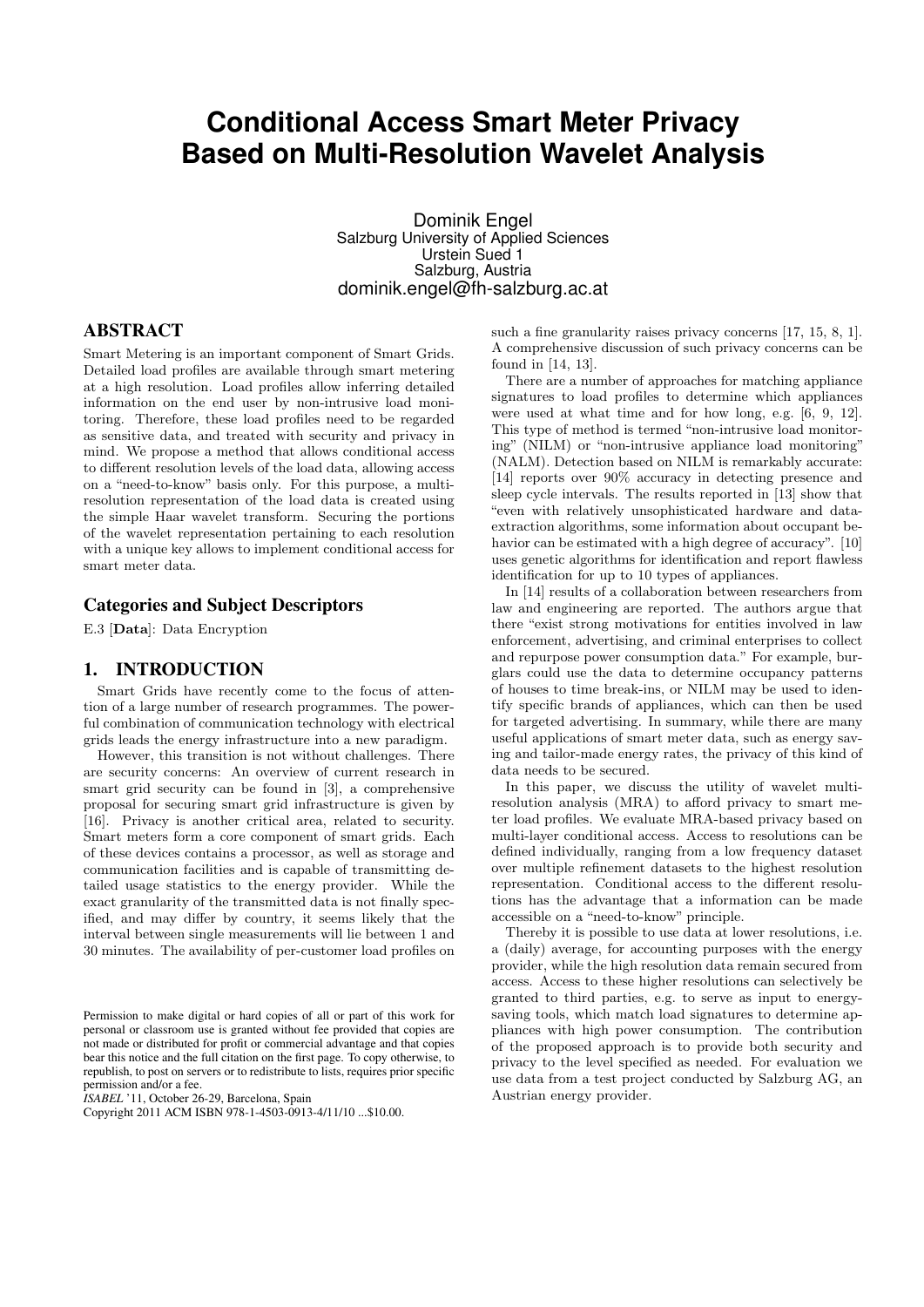The rest of this paper is organized as follows: Section 2 gives an overview of related approaches for smart meter privacy and security. Section 3 introduces the application of multi-resolution wavelet analysis for the representation of smart meter data. Section 4 details the proposed conditional access encryption scheme. Section 5 evaluates security and privacy provided by the proposed scheme, in comparison to other schemes. In Section 6 the complexity and computational demands of the proposed are discussed. Section 7 concludes and gives an outlook on future research.

#### 2. RELATED WORK

There are a number of proposals for secure transmission of smart meter data, e.g. [19] proposes a secure multi-cast protocol that automatically derives group memberships and verifies configuration performance; [2] proposes a security protocol for smart meter aggregation that provides hop-byhop security, while still providing end-to-end security. In principle, the approach proposed here is compatible with many of the basic methods used in secure transmission, such as aggregation along a spanning tree. The advantage of the approach proposed here, is the possibility to determine the available granularity of the data along the spanning tree.

There are suggestions for security methods that also preserve privacy. [11] proposes to employ homomorphic encryption for smart meter data. Specifically a Paillier cryptosystem is used, which supports the additive homomorphic property, to enable aggregation of smart meter data in the encrypted domain. The approach is evaluated in an honestbut-curios adversary model.

There are some approaches that propose to install rechargeable batteries at the end user home to mask the load profile [7, 18]. While in theory this is an effective approach, the practical applicability remains questionable due to the high costs of installing batteries and the energy loss introduced by using a battery buffer.

The authors of [14] use their NILM algorithm on power consumption data from a two-week experiment to infer individual information and usage patterns. This endeavor is highly successful on high resolution data (15 second intervals). The authors then investigate the performance of their algorithm in the face of downsampled data, i.e. decreased resolution. They report that the algorithm performance "degrades quite gracefully". "Meaningful estimates" are possible even for 20 minute intervals. The observed graceful degradation for load signature detection supports the representation of the smart meter data in different resolutions, as each resolution will exhibit different detection properties.

[5] proposes an anonymization scheme that is based on two different resolutions. This scheme employs a trusted third party escrow service. Two smart meter data sets are generated: One of low frequency that can be used for billing purposes, and one of high frequency that allows further investigation. Only for the low frequency data set a mapping to the corresponding user is provided, foremost to allow the energy provider to invoice the user for the consumed energy. The high frequency data set is not attributable to a user, at least not by the energy provider.

In this scenario, two IDs have to be used by the smart meter hardware: HFID, or High-Frequency ID, which remains anonymous, and LFID, or Low-Frequency ID, which is attributable. Each message that is communicated from the smart meter, needs to include one of these IDs. In order to

keep the mapping HFID and smart meter hidden from the energy provider, the authors propose an agnostic data aggregator (operated by the third party escrow service) that collects high frequency profiles from a number of smart meters. The validity of the used IDs is verified by the third party escrow service. Low-frequency data is forwarded including the LFID. HFID data is aggregated across multiple smart meters and forwarded without the corresponding HFIDs.

As [3] points out, there are a number of security issues with the approach proposed by [5]. As with all systems that rely on a trusted third party, a compromise of this party is devastating. Furthermore, an attacker could try to match high-frequency data to low-frequency data (and thereby to a unique user) by collecting high-frequency information over time, summing up this information and matching it to observed low-frequency data. A third issue is the fact that both LFID and HFID need to be stored in hardware which is in the sphere of control of the users. This may lead to the possibility to tamper the hardware and manipulate the IDs.

# 3. WAVELET MULTI-RESOLUTION-ANALYSIS OF SMART METER DATA

In [5] representations of the smart meter data in two resolutions are created, a low frequency and a high frequency resolution. In principle, this is a valid approach in terms of granting each party access only to the information that is needed for the processing demands of this party.

As a first stage of our proposed approach, we generalize this idea. Instead of creating only two variants that are separate, we generate a hierarchy of resolutions in an integrated representation. The best suited tool for this endeavor is the discrete wavelet transform (DWT).

A suitable wavelet transform is applied to the original smart meter data. This leads to a low frequency and a high frequency band. As an example, we use the Haar wavelet transform, which in principle only consists of calculating averages and differences.

To obtain a multi-resolution representation of the original signal, the wavelet analysis step is recursively applied to the low pass subband, up to a maximum level  $m$ . The low-frequency portion at each step presents the data at a resolution with half the number of samples of the next higher resolution. The resolution level corresponding to the highest decomposition depth m is referred to as  $R_0$ , and has a size of  $2^{-m}$  samples.

The synthesis step of the inverse wavelet transform starts with  $R_0$ . Each next higher resolution can be obtained by applying the inverse wavelet transform to the low-pass subband (i.e., the lower resolution) and the corresponding high-pass subband. In this way, m further resolutions can be obtained. Typically, the resulting subbands are represented in a single bitstream.

Figure 1 shows an example of the wavelet decomposition of a smart meter signal. Figure  $1(a)$  shows the original signal. Figure 1(b) shows the first level of decomposition into a low-pass and a high-pass subband. Figure  $1(c)$ shows a wavelet decomposition with a maximum decomposition depth  $m = 5$ . In this example, the interval between smart metering values is 15 minutes. Therefore, 96 values are produced within 24 hours. The lowest resolution of a level 5 wavelet decomposition in this case contains 3 values, which roughly correspond to the average load during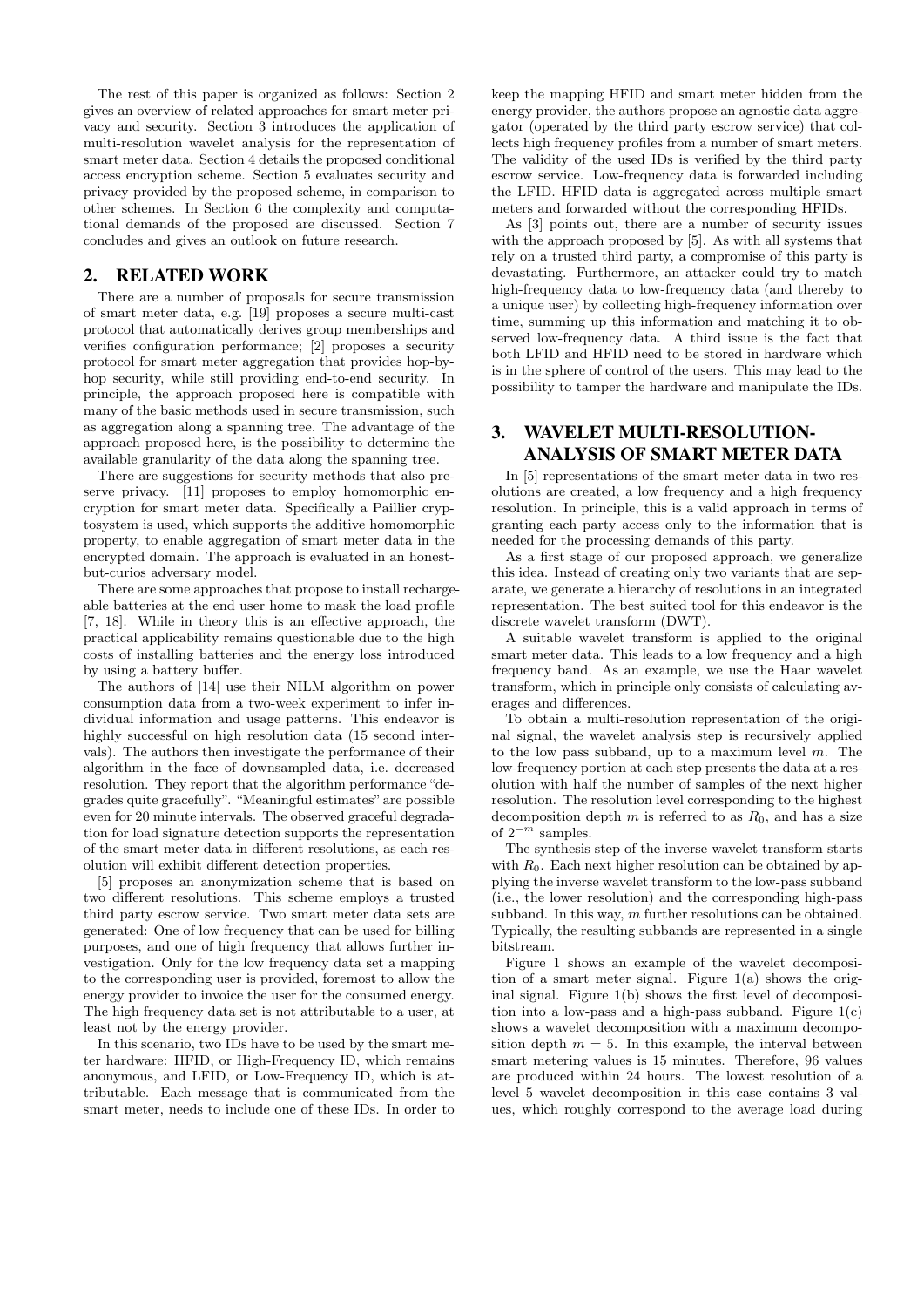

Figure 1: Example for Wavelet Decomposition of Smart Meter Data

the first, second and third eight-hour interval, respectively, of the 24-hour interval. By combining subbands  $L_0$  and  $H_1$ the resolution  $R_1$  can be obtained, which contains double the number of samples as  $R_0$ . Depending on the needed granularity, higher resolutions can be reconstructed by applying the inverse wavelet transform, up to the highest resolution R5, which contains the original 96 values.

To implement multi-resolution analysis in a manner that is suitable for smart metering devices, wavelet lifting [4] is the best approach. This view on the wavelet transform factors wavelet filters into lifting steps, which for many filters encompass only basic operations.

For the Haar wavelet, the lifting steps can easily be implemented by hardware with lowest computing power, such as the smart meter environment. Furthermore the transformation is lossless, and the aggregation is equivalent to subsampling.

# 4. CONDITIONAL ACCESS FOR SMART ME-TER DATA

The idea of conditional access stems from the context of multimedia entertainment data. Entertainment content usually exists in various resolutions (e.g. mobile content, standard definition, high definition), which may be priced differently. A multi-resolution representation of the multimedia data allows the efficient representation of the resolutions in a single bitstream. This is an advantage as only one version of the bitstream needs to be handled and transmitted. Conditional access allows end-users to pay only for the resolutions they are interesting in. For example, the owner of a standard definition television has no need to pay for the high-definition version of the content. Through conditional access only the bitstream portion relevant for the desired resolution is decrypted, the rest of the bitstream is ignored.

We propose to use the conditional access paradigm for smart-metering data in multi-resolution representation. Each high-pass subband is encrypted with a different key. The lowest resolution is left unencrypted. The whole datastream can be transmitted over the Smart Grid communications network. Access to the different resolutions is thereby only granted to parties that hold the needed keys, as illustrated by Figure 2. The lowest resolution remains accessible to the network provider at all times to enable invoicing. In the example above this is done by leaving  $R_0$  unencrypted (which in principle mirrors the situation in current energy networks). Alternatively,  $R_0$  could also be encrypted with an appropriate key that allows access to the energy provider.



Figure 2: Final Bitstream Produced by Smart Meter

This scheme allows flexible control by the end-user how access is granted to smart meter data. For example, the energy network operator may be granted access to the lowest resolution for billing purposes, but the end-user may not be willing to provide any detailed usage statistics to the energy network operator. Through the conditional access scheme, end-users can also decide to use the services of third parties, by encrypting the relevant portions of their metering data so that the third party offering a service can access the needed data. Such services could include load signature matching to identify appliances with high energy consumption. Aggregation services through a trusted third party are another possible type of service.

The proposed scheme also enables the relaying of data. For example, the data needed by a third party analysis lab can be forwarded in encrypted form by an aggregator, or even the energy network operator. While the parties forwarding the data on route to the destination can access the low-frequency data, there is no access to the higher resolutions.

Of course, the proposed scheme requires the smart meter hardware to provide functionality for wavelet lifting and encryption, and to support the manual or automatic setting of encryption keys for the higher resolutions.

### 5. SECURITY

Following [11], we assume an "honest-but-curious" adversary model, i.e. all parties are assumed to follow the protocol ("honest"), but within this limitation try to infer as much information about the other participating parties as possible ("curious"). In this setting, the proposed scheme is very successful, as detailed data of the high resolutions remains protected from unauthorized access, including eavesdroppers. There are no methods to infer the higher resolutions by using the information from lower resolutions. Therefore, the higher resolutions are secure, provided that state-of-the art cryptographic ciphers are used.

If the adversary model is changed to malicious, an adversary will also tamper the data to change aggregation or billing data. Under these settings, the homomorphic encryption model proposed by [11] suffers from the fact that all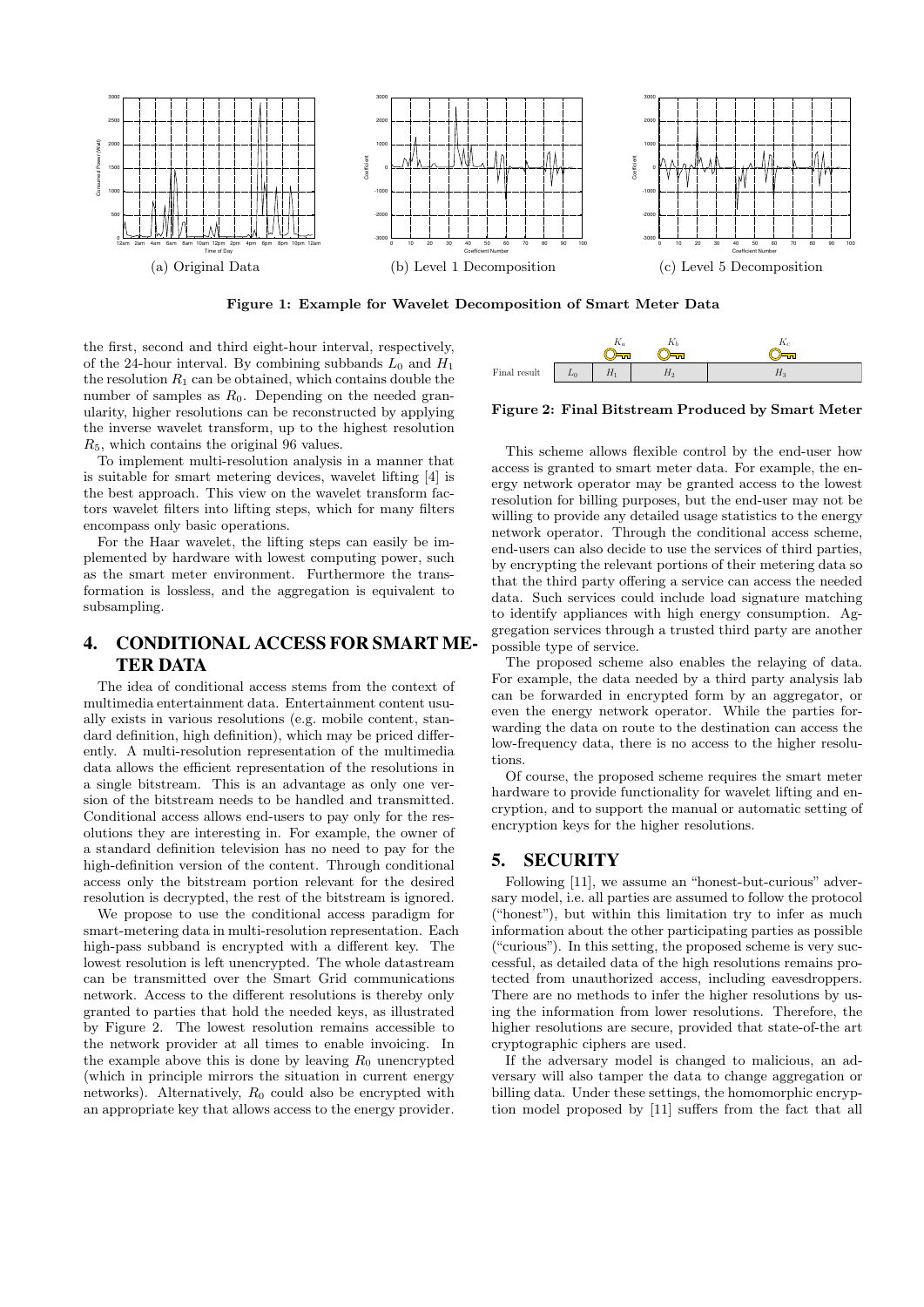homomorphic encryption schemes are malleable and allows in-transit tampering. The scheme proposed here is widely agnostic to the used encryption scheme, and supports traditional, non-homomorphic encryption, which do not suffer from this malleability. Integrity checks can be added to prevent in-transit tampering. However, as in the scheme proposed by [11], the proposed scheme does not prevent tampering of smart meter data at the point of origin, i.e. if a tampered smart meter produces fake data, this is not recognized. To prevent this kind of tampering, the proposed scheme needs to be combined with trusted computing (e.g.  $[16]$ ).

Other than the scheme proposed by [11], the method proposed here does not allow a non-trusted aggregator. While the proposed method allows to control the level of detail an aggregator is allowed to process, there is no restriction on readability on this level of data for the aggregator. The recipients of the data, i.e. the key holders for a certain resolution, need to be trusted with the data at the given resolution.

Regarding successful privacy protection of the higher resolutions, the proposed scheme has an advantage over the scheme proposed by [5]. As stated by [3], the privacy afforded by the scheme proposed by [5] may be compromised by data aggregation through an eavesdropper. The eavesdropper could link LFID and HFID by summing up high frequency data that he observes. Such an attack is not possible in the scheme proposed here, as all high frequency data is transmitted in encrypted form.

# 6. COMPUTATIONAL COMPLEXITY

As discussed above, implementing the wavelet transform as lifting steps is computationally inexpensive. Generally, the discrete wavelet transform has a complexity of  $\mathcal{O}(n)$ . Due to the simple operations used in the lifting implementation, the transformation part can be realized by inexpensive smart meter hardware.

The computational demands for encryption depends on the used encryption scheme. For standard encryption schemes, efficient hardware implementations exist that can be integrated into the smart meter hardware. Depending on the desired scenario, symmetric encryption alone can be used, or in combination with asymmetric encryption. The latter case is computationally more demanding but benefits from the support for public key infrastructures, such as proposed by [16].

Some overhead is introduced for key management, and potentially for the creation of session keys. Both are computationally inexpensive, and implementations should be easily transferable to smart meter hardware, given that the other tasks above should be implementable on the underlying smart meter hardware.

To explore the complexity of the proposed approach empirically, we use smart meter data from an Austrian energy provider, which was generated by real households over a period of 18 months. In our tests, we use 400 load profiles. The load profiles originate from Siemens smart meter hardware, model TD3510 (3 phase, 100 Amp.). The sampling interval is 15 minutes, i.e. 96 readings a day. Three scenarios were implemented: (i) Symmetric encryption: AES with 128 bit keys, (ii) Asymmetric encryption only: RSA with 2048 bit keys, (iii) Hybrid encryption: 128 bit AES session keys encrypted with 2048 bit RSA keys. In each scenario

|                      | WAV | AES  | <b>RSA</b>               | HYB. |
|----------------------|-----|------|--------------------------|------|
| Avg. Exec. Time (ms) |     |      | 35.9 246.4 1366.3 1425.5 |      |
| Std. Deviation       | 3.4 | 17.7 | -18.9                    | 76.8 |

Table 1: Execution Times for Test Implementation: Total for 400 load profiles, averaged over 1000 executions

the following steps are executed: (i) Level 5 wavelet transform of the load profile, (ii)) Generation of different keys to encrypt resolutions  $R_1$  through  $R_5$  ( $R_0$  is left unencrypted), (iii) Encryption of  $R_1$  through  $R_5$ , each with a different key.

The implementation was done in Java (OpenJDK 64-Bit Server VM). The Java standard implementation of the cryptographic routines were used. The Haar wavelet transform was implemented as lifting steps. No special optimization was performed. The tests were run on a Sun Fire V20z with two AMD Opteron Processors 244 and 8GB of RAM, running 64-bit Ubuntu Linux 10.04.1 with kernel version 2.6.32. We note that the execution environment for smart meter hardware will be extremely restricted and generally not be comparable to this test setup. However, the test setup is suited for obtaining empirical data on the comparative performance of the possible scenarios, and to estimate the computational complexity of the wavelet transform in relation to encryption.

Table 6 shows timing results in milliseconds comparing wavelet transform only (WAV) with AES (128 bit), pure RSA (2048 bit) and hybrid encryption (HYB) using an AES 128-bit session key encrypted with RSA (2048 bit). Due to the small amount of time needed for the transformation and encryption of a single load profile, in order to get valid results, timing was done for a batch of 400 load profiles. Each load profile was subjected to 1000 encryptions in each of the aforementioned categories. In Table 6, each entry corresponds to the total transformation/encryption time of 400 different load profiles, averaged over 1000 encryptions.

It can be seen that indeed the computational demands for the wavelet transform are negligible. On average, the transformation of 400 load profile takes 36 ms. Regarding demand for encryption, as expected, symmetric encryption with AES is the fastest method by far. In the used test setup, this approach outperforms the other two encryption approaches by a factor of 5. In many application scenarios, where the superior key management of public key cryptography is not needed, this advantage will make symmetric encryption a prime candidate. Due to the limited size of the subbands, public key cryptography can be used directly on the load data. For our test setup, all subbands can be encrypted using 2048 bit RSA keys. We compare this approach to a hybrid approach, in which a symmetric session key is encrypted with a public key. For larger plaintext data sets the hybrid approach allows to combine the speed of symmetric encryption with asymmetric key management. It can be observed that the hybrid approach in our scenario is slower than the pure asymmetric approach. This is due to the fact that the load profile subbands are limited in size. Of course, for larger data sets using pure asymmetric encryption is not feasible and the hybrid approach would have to be used. However, it can be rated an advantage that the multi-resolution representation of the load profiles allows the direct application of public key cryptography.